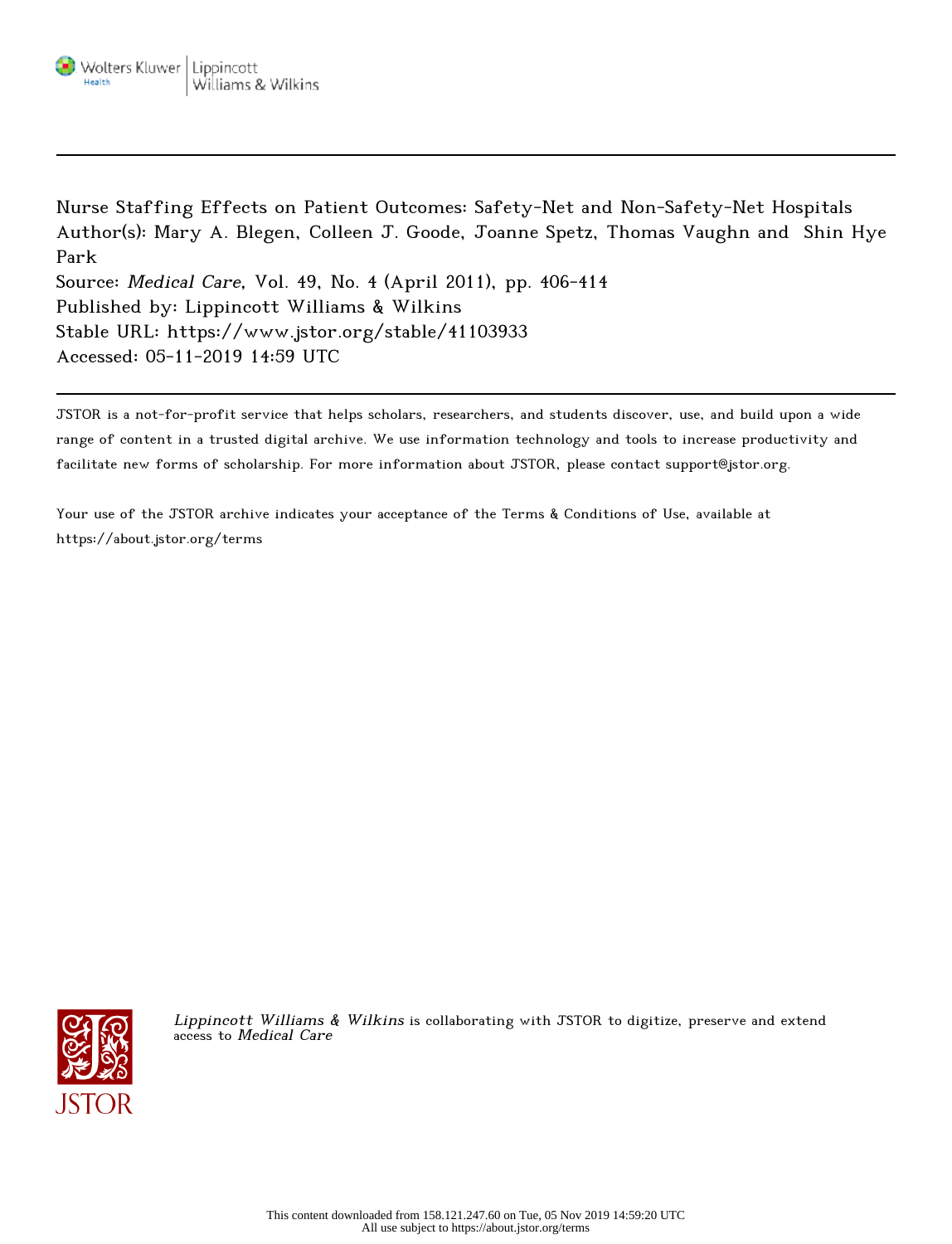# ORIGINAL ARTICLE<br>
Nurse Staffing Effects on Patient Outcomes<br>
Safety-Net and Non-Safety-Net Hospitals ORIGINAL ARTICLE<br>
Staffing Effects on Patient Outcomes<br>
Safety-Net and Non-Safety-Net Hospitals<br>
A. Blegen, PhD, RN, FAAN,\* Colleen J. Goode, PhD, RN, FAAN,† Safety-Net and Non-Safety-Net Hospitals<br>Mary A. Blegen, PhD, RN, FAAN,\* Colleen J. Goode, PhD, RN, FAAN,†<br>Joanne Spetz, PhD,\* Thomas Vaughn, PhD,‡ and Shin Hye Park, MS, RN, PhD(c)\* **IUITSE Staffing Effects on Patient Outcomes**<br>Safety-Net and Non-Safety-Net Hospitals<br>Mary A. Blegen, PhD, RN, FAAN,\* Colleen J. Goode, PhD, RN, FAAN,†<br>ne Spetz, PhD,\* Thomas Vaughn, PhD,‡ and Shin Hye Park, MS, RN, PhD(c)

ities in this relationship.

Background: Nurse staffing has been linked to hospital patient<br>outcomes; however, previous results were inconsistent because of<br>the six of the staffing to the staffing in this relationship. **Example 19 Conclusions:** Higher nurse staffing protected patients from poor<br>
outcomes; however, hospital safety-net status introduced complex-<br>
outcomes; however, hospital safety-net status introduced complex-<br>
variations **Example 19 Conclusions:** Higher nurse staffing protected patients from poor<br>
variations in measures of staffing and were inconsistent because of<br>
variations in measures of staffing and were only rarely specific to<br>
variat **EXECUTE CONCLUSIONS:** Higher nurse starting protected patients from poor<br>outcomes; however, previous results were inconsistent because of<br>variations, however, hospital safety-net status introduced complex-<br>variations in m

hospitals.

 Measures: Total hours of nursing care [Registered Nurses (RNs), Licensed Practical Nurses, and assistants] determined per inpatient day (TotHPD) and RN skill mix were the measures of staffing; Agency for Healthcare Research and Quality risk-adjusted safety and quality indicators were the outcome measures.

 Results: TotHPD in general units was associated with lower rates of congestive heart failure mortality  $(P<0.05)$ , failure to rescue  $(P<0.10)$ , infections  $(P<0.01)$ , and prolonged length of stay  $(P<0.01)$ . RN skill mix in general units was associated with reduced failure to rescue  $(P<0.01)$  and infections  $(P<0.05)$ . TotHPD in intensive care units was associated with fewer infections  $(P<0.05)$  and decubitus ulcers  $(P<0.10)$ . RN skill mix was associated with fewer cases of sepsis  $(P<0.01)$  and failure to rescue ( $P$ <0.05). Safety-net status was associated with higher rates of congestive heart failure mortality, decubitus ulcers, and failure to rescue.

Copyright © 2011 by Lippincott Williams & Wilkins

ISSN: 0025-7079/11/4904-0406

outcomes; however, previous results were inconsistent because of<br>variations in measures of staffing and were only rarely specific to<br>types of patient care units.<br>**Objective:** To determine the relationship between nurse sta variations in measures of staffing and were only rarely specific to<br>types of patient care units.<br>**Objective:** To determine the relationship between nurse staffing in<br>general and intensive care units and patient outcomes an types of patient care units.<br> **Chicago Chick Contains the example in the relationship between nurse staffing in**<br>
general and intensive care units and patient outcomes and determine (*Med Care* 2011;49: 406–414)<br>
whether s Research Design: A cross-sectional design used data from<br>
Research Design: A cross-sectional design used data from<br>
Research Design: A cross-sectional design used data from<br>
Research Design: A cross-sectional design used d Key Words: nurse staffing, quality of care, patient safety, safety net hospitals (Med Care 2011;49: 406-414)

 Conclusions: Higher nurse staffing protected patients from poor outcomes; however, hospital safety-net status introduced complex-

general and intensive care units and patient outcomes and determine (Med Care 2011;49: 406–414)<br>whether safety net status affects this relationship.<br>**Research Design:** A cross-sectional design used data from<br>hospitals belo whether safety net status affects this relationship.<br> **Research Design:** A cross-sectional design used data from<br>
hospitals belonging to the University HealthSystem Consortium.<br> **Subjects:** Data were available for approxim **Research Design:** A cross-sectional design used data from<br>hospitals belonging to the University HealthSystem Consortium.<br>**Subjects:** Data were available for approximately 1.1 million adult<br>patient discharges and staffing Research linking nurse staffing to the quality of patient Care has increased markedly in the years since an IOM committee concluded that there was little research in this area.1 Although the overall conclusions from this research are that higher levels of nurse staffing are linked with better quality of care and better patient outcomes, systematic reviews of this work report many inconsistencies. $2^{-8}$  More recent work, not yet included in systematic reviews, continues to show mixed results. $9-13$  The lack of consistent findings hampers the creation of clear policies for nurse staffing. Existing studies further provide little information on specific staffing levels for general units compared with intensive care units (ICUs).

> These inconsistent results stem, in part, from varying sources of staffing data, some of which were shown to be unreliable with attenuation bias from measurement.<sup>7,12,14-16</sup> Previous measures included hospital level counts of nursing staff, across all patient units, that combine registered nurses (RNs) providing direct care with those in administrative and support positions. Furthermore, some of these hospital-level studies only had access to data for RNs and licensed practical nurses (LPNs), whereas 40% to 50% of the care in non-ICUs is delivered by unlicensed nursing assistants (NA). Many studies used large national and state databases to access this information,14'17'18 whereas others used survey question naires asking about nursing workload.<sup>11,19</sup> A smaller set of studies examined this issue at the patient care unit level. These studies, by necessity, used relatively small samples as data on unit-level staffing are not collected in large publicly available US databases and have to be requested from individual hospitals. Some of these studies concentrated on adult ICUs,<sup>10,20,21</sup> some used only adult medical/surgical  $(non-ICU)$  units,<sup>22</sup> and some combined the two.<sup>23,24</sup> Two recent studies included separate values for nurse staffing in ICUs and general units in Veterans Administration hospitals<sup>12</sup> and in Belgian hospitals.<sup>25</sup> Given the varying measures of nurse staffing, the varying support for the

406 I vvww.lww-medicalcare.com Medical Care • Volume 49, Number 4, April 201 1

From the \*Department of Community Health Systems, School of Nursing, University of California, San Francisco, CA; †College of Nursing, University of Colorado at Denver, Denver, CO; and #Department of Health Management, College of Public Health, University of Iowa, Iowa city, IA.

Supported by Robert Wood Johnson Foundation with assistance from the University HealthSystem Consortium (UHC).

UHC information contained in this article was based in part on the Performance Accelerator Suite Program maintained by the UHC.

Mary A. Biegen, PI and first author, had full access to all of the data in the study and takes responsibility for the integrity of the data and the accuracy of the data analysis. accuracy of the data analysis

Reprints: Mary A. Biegen, PhD, RN, FAAN, Department of Community Health Systems, School of Nursing, University of California, San Francisco, CA. E-mail: Mary.Blegen@nursing.ucsf.edu.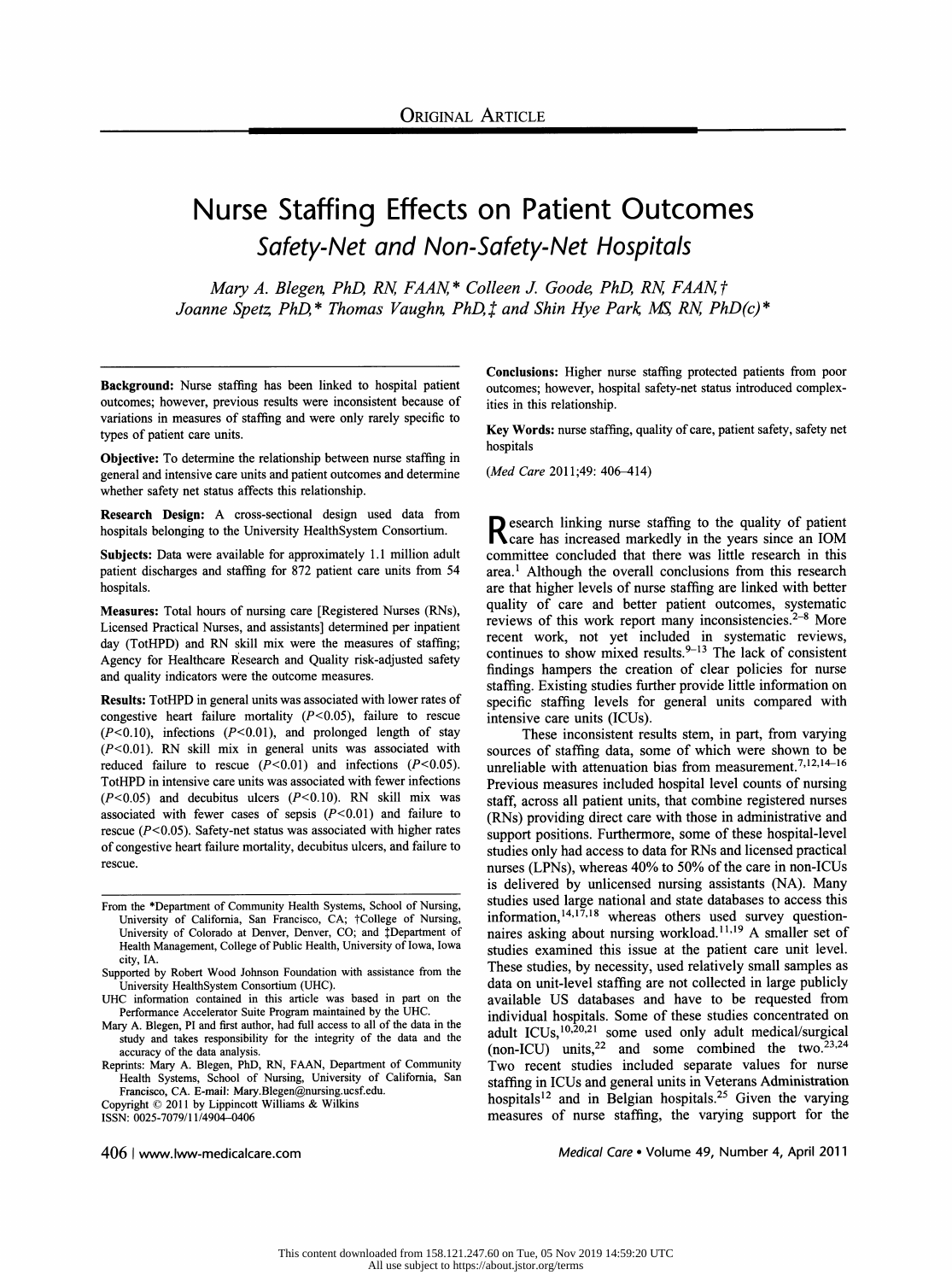relationship between staffing and patient outcomes should not be a surprise. More consistent support specific to not be a surprise. More consistent support specific to cms/dsh.html). Size, ownership, and location were available different types of units would provide clear direction for but had no systematic effects on the outcomes and were not different types of units would provide clear direction for policy and administration.

 To refine the knowledge in this area, we examined the effect of direct care nurse staffing hours from all nursing care providers using measures recommended by the National Quality Forum<sup>26</sup> and calculated these separately for general units and ICUs. These measures capture actual time spent in providing nursing care, omitting administrative and other types of system support, and adjust for numbers of patients needing care. Staffing was further used to predict patient outcomes as measured by the Agency for Healthcare Research and Quality (AHRQ) in their Inpatient Quality Indicators and Patient Safety Indicators.<sup>27</sup> Given recent study<br>only on patient care activities by (a) capturing the worked findings about poorer outcomes in safety-net hospitals,  $28,29$  only on patient care activities by (a) capturing the work the study examined the effect of safety-net status while controlling for patient acuity and technology. The objective of the study was to determine the relationship between nurse staffing in general and ICUs and patient outcomes, and to determine whether safety-net status affected the relation ships.

# **METHODS**

# Design and Data

 This cross-sectional, model testing study used 2 data sets created by the University HealthSystem Consortium (UHC). The clinical data set contained discharge diagnosis and procedure codes, and actual and expected length of stay for 1.1 million adult, nonobstetric, nonpsychiatric patients. The operational data set contained the direct caregiver hours at the level of the patient care unit, enabling us to differentiate staffing levels in intensive care from those in non-ICUs. Values for staffing and outcomes were calculated for each of the 4 calendar quarters for 2005, the most recent year for which data were complete when the study was initiated.

 The sample consisted of hospitals that were regular or affiliate members of the UHC and contributed data to both their clinical and operational data sets, hi 2005, there were 213 regular and associate members of UHC, of these 54 had contributed data to both operational and clinical data sets. We had staffing data from 872 adult inpatient units (285 ICUs, 587 general).

# Hospital Characteristics

 To adjust for the aggregate acuity of each hospital's patients, we obtained the Medicare case mix index for each hospital. Technology level of each hospital was determined using the Saiden Index.<sup>30</sup> Safety-net status in this set of UHC hospitals was reported in the data set as "Yes" or "No," according to the Centers for Medicare and Medicaid Services definition of disproportionate share. That is, safety-net hospitals are those receiving adjustment payments to provide care to a significantly disproportionate share of low-income patients who are not paid by other payers, such as Medicare, Medicaid, the Children's Health Insurance Program, or other  health insurance (available at: http://www.hhs.gov/recovery/ considered in the multivariate analyses.

#### Nurse Staffing

 The following 2 variables were used for nurse staffing: total hours of care from RNs, LPNs, and NA for each patient day (TotHPD); and the proportion of those hours that were provided by RNs (RN skill mix). The UHC data sets presented the opportunity to use the most informative method of measuring the amount of nursing care provided in inpatient care units, the hours from direct care givers per patient day in each inpatient unit. Measures were focused only on patient care activities by (a) capturing the worked hours exclusive of management and clinical specialist hours, and vacation and sick time; (b) separating unit staffing by the care needs of the patients (intensive or nonintensive care); and (c) including the presence of patients in the units for observation or short stay in addition to those counted in the midnight census. These measures were a distinct improve ment over previous studies that had to combine staffing from all units to the hospital level, include administrative and support hours, were not able to select only worked hours from total paid hours, and were not able to adjust patient days for short stay and observation patients. Reliability and validity of staffing data obtained from payroll records have not been specifically studied but is believed to be accurate as it is vital to the hospital's ongoing functioning.

 The measures of nurse staffing on adult ICUs and nonintensive care general adult units (including step-down units and excluding obstetric, psychiatric, rehabilitation, skilled care) were then aggregated to the hospital level. This aggregation was necessary as the outcomes were only available at the hospital level; patient discharge outcomes are not linked to their care in specific units, but to the entire hospital stay. Intraclass correlation coefficients demonstrated that the variability of staffing within hospitals was much less than the variability between hospitals [ICC (1) between 0.34 and 0.46; ICC (2) between 0.91 and 0.97].

### Patient Outcomes

 Outcomes included one measure provided by UHC, proportion of nonobstetric adult patients with longer-than expected length of stay for their diagnosis, and a set of outcomes computed from patient discharge data using the patient safety indicators and inpatient quality indicators developed by AHRQ. Although the validity of indicators has been questioned, they are widely used to assess the quality of patient care.31 These outcome rates are calculated only at the hospital level as patient discharges cannot be linked to particular units within hospitals. The outcome indicators were risk adjusted by calculating them, using the AHRQ procedures, as a ratio of observed to expected. If the hospital's performance was as expected for their mix of patients, the value is 1.0. If they have a higher than expected rate of these adverse outcomes, the value is greater than 1.0 and if they have fewer adverse occurrences than expected,

© 2011 Lippincott Williams & Wilkins www.lww-medicalcare.com I 407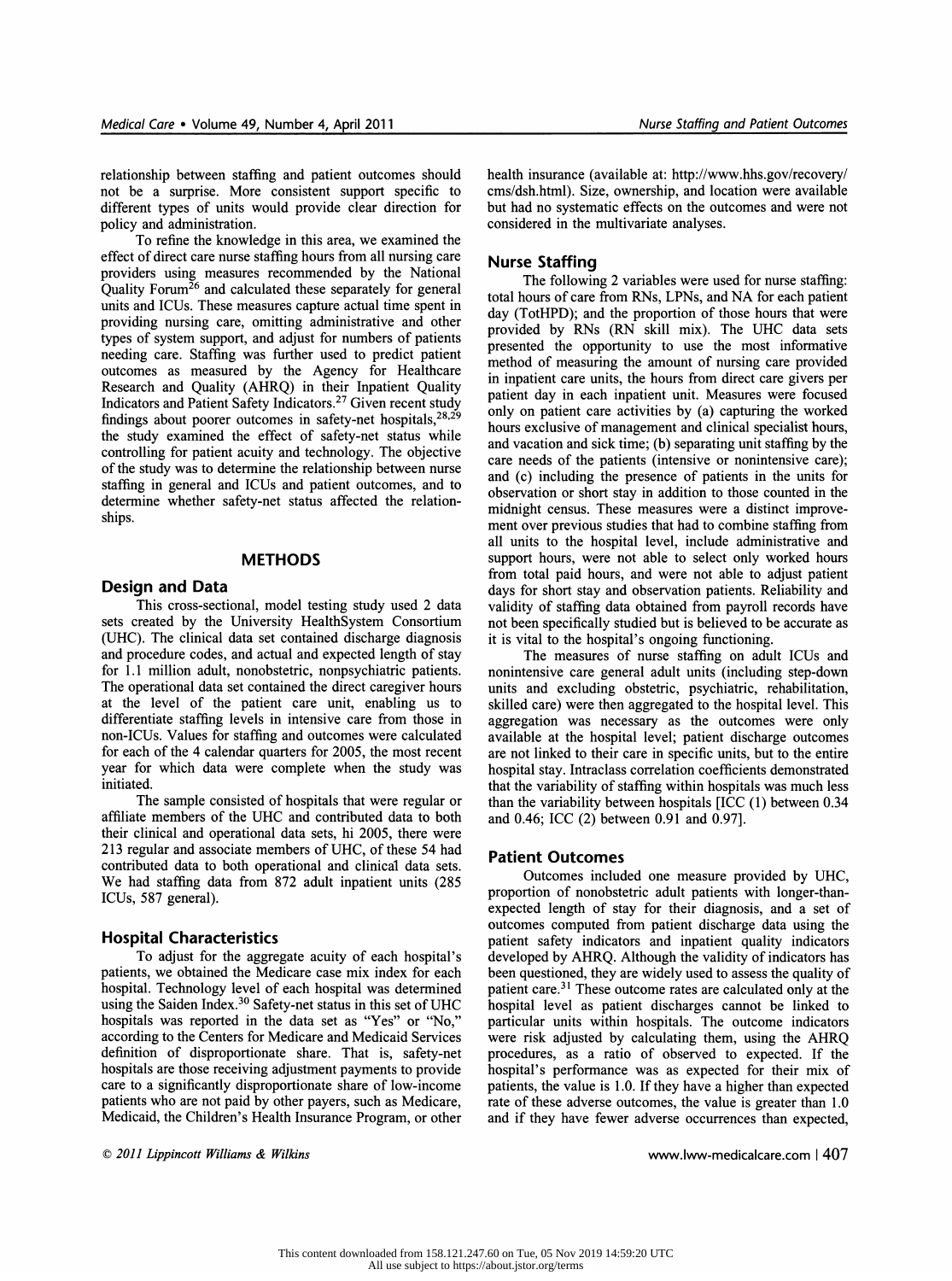the value is less than 1.0. Indicators were calculated if there were 30 or more patients meeting the inclusion criteria in the quarter; if there were fewer cases, the value was set to missing.

 A short list of indicators were selected for this study using the following 2 criteria: first, indicators that had been shown to be sensitive to nursing care in past research or recommended by the National Quality Forum; second, if the indicator appeared to be stable in this data set. For example, postoperative hip fracture has been considered a nurse sensitive indicator (patient falls); however, it was not used for this study as 52 of the hospitals had at least one-quarter with zero rates, and 142 of the 208 quarters of data were missing or zero.

 Data analyses were performed using STATA, version 9 (StataCorp LP, College Station, TX), tested 2 hypotheses, and explored 1 research question.

 HI: Controlling for hospital characteristics (eg, Med icare case mix index, technology, safety-net status) and patient risk factors, total hours of direct nursing care per patient day (TotHPD) and the proportion of care provided by RNs (RN skill mix) in adult general units will be associated with better patient outcomes.

 H2: Controlling for hospital characteristics (as above) and patient risk factors, total hours of direct nursing care per patient day (TotHPD) and the proportion of care provided by RNs (RN skill mix) in adult ICUs will be associated with better patient outcomes.

 Research Question: Does safety-net status affect the staffing levels, outcome rates, or the relationship between these variables?

 The same set of hospital characteristics was used in each analysis. After initial analyses showed that safety-net hospitals had poorer patient outcomes, we added terms for interactions between safety-net status and nurse staffing to examine whether the effects of nurse staffing on patient outcomes differed according to safety-net status. When the interaction was statistically significant, a linear combination procedure $32$  was used to estimate the regression coefficients for safety-net hospitals; this summed up the staffing slope for non-safety-net hospitals with the estimated slope differences between safety-net and non-safety-net hospitals.

 The following 2 sets of analyses were done for each outcome: one with general unit staffing and the other with ICU staffing. This was done to clarify any differences in effects of staffing in each area. Because the 4 quarters of data were nested within each hospital, data were clustered by hospital and robust standard errors were used.

 We recognized that nurse staffing may be affected by patient outcomes in previous time periods, thus confounding our interpretation of the coefficient of staffing. To assess the causal relationship between staffing and outcomes, we used instrumental variables regression. The supply of nurses (RNs per 1000 population) in the metropolitan statistical area (MSA) was the instrumental variable predicting nurse staffing.<sup>33</sup> Nurse supply at the MSA was determined by collecting from each state the number of licensed RNs residing in each county and the population of that county, and further aggregating these to the MSA that included the  county. Although nurse supply was a good predictor of nurse staffing, the tests for endogeneity were not statistically significant. We concluded that staffing and outcomes were not endogenous and present the ordinary least squares results in this study.

#### RESULTS

 There was a total of 208 quarters of data from the 54 hospitals; 8 quarters of data were missing from hospitals that began submitting their data partway through the year. Of the 54 hospitals, 47 belonged to the Council of Teaching Hospitals, 50 were major and 4 were minor teaching; and 46 were designated as safety-net hospitals. Ownership varied with 8 community, 14 local government, 29 university, and 3 owned by a religious organization; none owned by private investor. Of these hospitals, 12 were members of multi hospital networks and 19 indicated that they were recognized as a Magnet Hospital. Of these hospitals, 24 were located in inner-cities, 20 in urban locations, 8 in suburban, and 2 in rural areas. Members of the UHC are among the largest hospitals in the country; the average size of UHC hospitals in our sample was 559 acute care operating beds, with a range of 197 to 925 beds. However, the average bed size of all hospitals belonging to the UHC in 2005 was 432, whereas the average size of all members in the American Hospital Association was 164. Safety-net hospitals were similar to non-safety-net in size, case mix, and technology (Table 1). The homogeneity of the sample controlled some of the organizational characteristics that have introduced uncer tainty in previous studies.<sup>34</sup> However, this advantage came at the price of having a sample that does not fully represent the broader hospital industry of the United States.

 Table 1 also presents summary statistics for the nurse staffing data. The average per hospital, per quarter for total hours of care from all nursing care providers (TotHPD) was 11.13 in adult general units and 20.8 in adult ICUs. The proportion of the total hours delivered by RNs (RN staff mix) averaged 60% in general units and 76% in ICUs. Safety-net and non-safety-net hospitals had similar nurse-staffing levels. Table 2 presents the mean, standard deviation, and range for each of the outcome variables used in this study. In general, outcomes were worse in safety-net hospitals.

 Tables 3 and 4 present the results of the multivariate T3-4, analyses. Several of the control variables included in the analysis had significant effects on patient outcomes. Hospitals with a higher Medicare case mix index had higher levels of congestive heart failure (CHF) mortality and lower rates of decubitus ulcers. Technology had no statistically significant effect on the outcomes in this set of hospitals. Safety-net hospitals had higher rates of mortality in CHF patients, decubitus ulcers, and failure to rescue. The inter actions between safety-net status and nurse-staffing levels were significant for CHF mortality, failure to rescue (for ICU staffing), infections due to medical care, and excessive length of stay (for general unit nurse staffing). Results for inter actions between safety-net status and nurse staffing, with separate coefficients for safety-net and non-safety-net

408 I www.lww-medicalcare.com © 2011 Lippincott Williams & Wilkins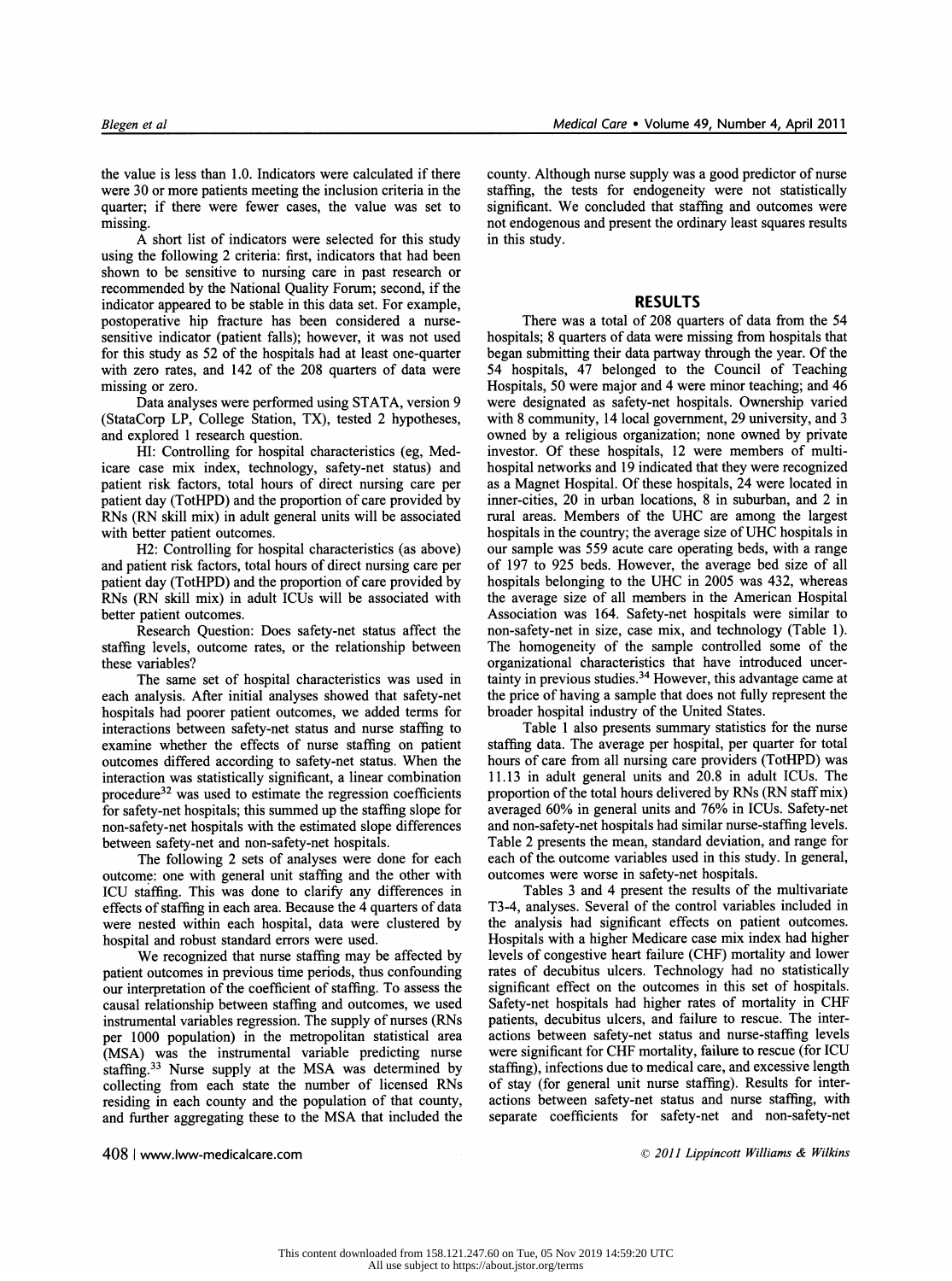# TABLE 1. Sample Description

|                            | Variable                  | <b>All Hospital</b><br>$(54)$ Mean $(SD)$ | <b>Non-Safety-Net Hospitals</b><br>$(8)$ Mean $(SD)$ | <b>Safety-Net Hospitals</b><br>$(46)$ Mean $(SD)$ |
|----------------------------|---------------------------|-------------------------------------------|------------------------------------------------------|---------------------------------------------------|
| Hospital characteristics   | Acute care operating beds | 559.35 (186.99)                           | 599.47 (137.16)                                      | 552.05 (194.11)                                   |
|                            | Case mix index            | 1.81 (0.22)                               | 1.86(0.14)                                           | 1.81(0.23)                                        |
|                            | Service/technology mix    | 26.95(5.71)                               | 29.40 (2.92)                                         | 26.53(5.99)                                       |
|                            |                           | <b>Total Sample</b>                       | <b>Non-Safety-Net Hospitals</b>                      | <b>Safety-Net Hospitals</b>                       |
| Within Hospital Unit Types | Variable                  | Mean (SD)                                 | Mean (SD)                                            | Mean (SD)                                         |
| Adult general              | TotHPD                    | 11.13(1.86)                               | 11.04(1.15)                                          | 11.15(1.96)                                       |
|                            | RN skill mix              | 60.11(7.06)                               | 62.08(6.50)                                          | 59.75 (7.11)                                      |
| Adult ICU                  | TotHPD                    | 20.80(3.07)                               | 21.10(2.19)                                          | 20.75 (3.21)                                      |
|                            | RN skill mix              | 76.36 (5.65)                              | 76.60 (4.04)                                         | 76.31 (5.90)                                      |

Adult general units included non-intensive medical/surgical and stepdown units (excluding obstetrics, psychiatric, rehabilitation units).

TotHPD: total hours of care per patient day (RN, LPN, unlicensed assistants).<br>RN staff mix: proportion of total hours of care provided by RNs.

ICU indicates intensive care unit; RN, registered nurses; SD, standard deviation.

hospitals, are presented when the interactions were statistically significant.<br>Higher total staffing (TotHPD) in general adult units in

and fewer patients with length of stay greater than expected staffing in general units was associated with lower<br>(Table 3). Safety-net hospitals with higher total staffing had mortality.<sup>12,25</sup> (Table 3). Safety-net hospitals with higher total staffing had fewer patients with extended length of stay greater than expected and higher rates of CHF mortality. Failure to rescue rates was lower in all hospitals when RN skill mix was were lower in non-safety-net hospitals with higher RN mix<br>and higher total staffing.<br>For ICU staffing, non-safety-net hospitals with higher

 TotHPD had lower infections due to medical care (Table 4). Higher RN skill mix in ICUs in all hospitals was associated with lower rates of postoperative sepsis. In safety-net

### **DISCUSSION**

 Using data from 54 teaching hospitals, members, and affiliates of the UHC, we found that nurse staffing in both general adult units and ICUs had beneficial effects on patient outcomes, controlling for Medicare case mix index, techno logy, and safety-net status. The specific effects on outcomes

hospitals, are presented when the interactions were statisti-<br>
Were different for general unit staffing and ICU staffing. Higher total staffing (TotHPD) in general adult units in in ICUs separately from staffing in general units; those non-safety-net hospitals was associated with lower CHF<br>non-safety-net hospitals was associated with lower CHF studies found that higher intensive care staffing was non-safety-net hospitals was associated with lower CHF studies found that higher intensive care staffing was<br>mortality rates, lower rates of infection due to medical care, associated with lower infection rates<sup>10,20,21</sup> an and fewer patients with length of stay greater than expected staffing in general units was associated with lower There have been few previous studies that examined staffing associated with lower infection rates<sup>10,20,21</sup> and higher  $\text{mor}$  mortality.

 rates was lower in all hospitals when RN skill mix was infections and lower rates of extended stays in non-safety-net higher in general units, and infections due to medical care hospitals. Only the effects of total hours on length of stay were lower in non-safety-net hospitals with higher RN mix were found in safety-net hospitals. When more of the nursing For ICU staffing, non-safety-net hospitals with higher rescue were lower in all hospitals and hospital-acquired General unit staffing considering all staffing hours (RN, LPN, NA) was related to lower CHF mortality, lower care hours were provided by RNs, the rates of failure to infections were lower in non-safety-net hospitals.

with lower rates of postoperative sepsis. In safety-net operative sepsis in all hospitals and on failure to rescue in<br>
with lower rates of postoperative sepsis. In safety-net operative sepsis in all hospitals and on failur hospitals, higher RN staff mix in ICUs was associated with safety-net hospitals. When non-safety-net hospitals had more lower failure to rescue rates and higher CHF mortality rates. total hours of care in the ICU, they had lower rates of ICU RN skill mix had beneficial effects on post hospital-acquired infections. In addition, there was a trend toward lower decubitus ulcers  $(P<0.10)$  for all hospitals with higher total hours of care in intensive care.

> Our findings are in agreement with previous research carried out at the hospital level that found higher nurse staffing to be associated with lower mortality,  $3,11,12,19$ lower failure to rescue,  $18.19$  and lower hospital-acquired infections.3'23 The decrease in proportion of patients who

| Variable                                   | All Hospitals (54)<br>Mean (SD) | <b>Non-Safety-Net</b><br>Hospitals (8)<br>Mean (SD) | Safety-Net<br>Hospitals (46)<br>Mean (SD) |
|--------------------------------------------|---------------------------------|-----------------------------------------------------|-------------------------------------------|
| In-hospital mortality CHF (O/E)            | 0.7786(0.4167)                  | 0.6903(0.3392)                                      | 0.7951(0.4284)                            |
| Decubitus ulcer $(O/E)$                    | 1.2814 (0.4909)                 | 0.9938(0.3729)                                      | 1.3336 (0.4925)                           |
| Failure to rescue $(O/E)$                  | 0.9435(0.2081)                  | 0.8399(0.1828)                                      | 0.9626(0.2073)                            |
| Infection due to medical care $(O/E)$      | 1.8053 (0.7783)                 | 1.8171 (0.6341)                                     | 1.8032 (0.8033)                           |
| Postoperative sepsis $(O/E)$               | 1.4101 (1.1717)                 | 1.2104 (0.6757)                                     | 1.4471 (1.2398)                           |
| Proportion of patients with LOS > expected | 0.0085(0.0036)                  | 0.0085(0.0039)                                      | 0.0085(0.0035)                            |

© 2011 Lippincott Williams & Wilkins www. lww-medicalcare.com I 409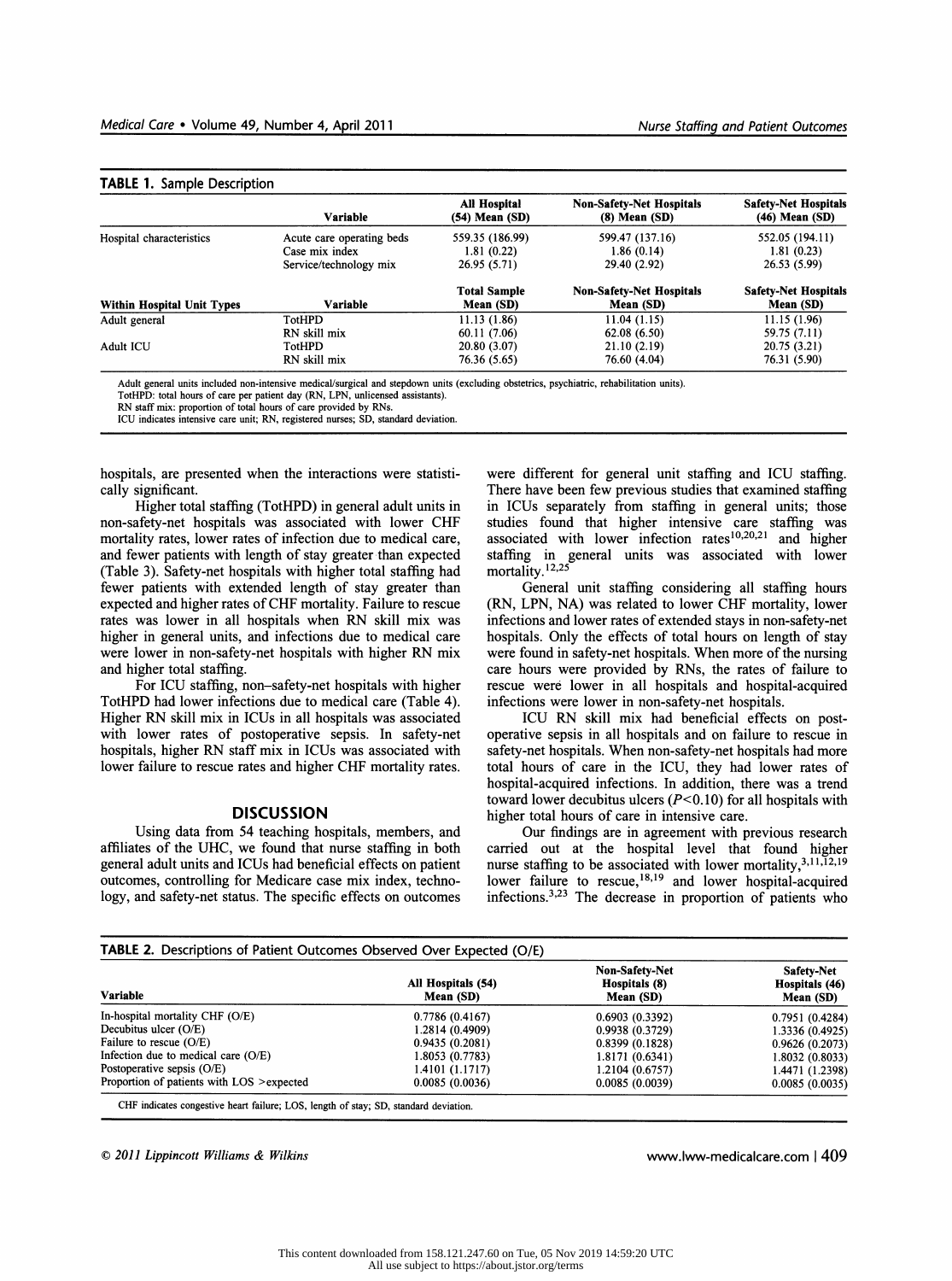| Variable                                                            |                                                                                                                                                                                                                                                                                                                                       |                                                                                                   |                                                                                                | TABLE 3. Robust Regression Results for Nurse Staffing on Adult General Units, Including Interaction of Safety-Net Status and Staffing                                                                             |                                                                      |                                                                                                                                                                                 |
|---------------------------------------------------------------------|---------------------------------------------------------------------------------------------------------------------------------------------------------------------------------------------------------------------------------------------------------------------------------------------------------------------------------------|---------------------------------------------------------------------------------------------------|------------------------------------------------------------------------------------------------|-------------------------------------------------------------------------------------------------------------------------------------------------------------------------------------------------------------------|----------------------------------------------------------------------|---------------------------------------------------------------------------------------------------------------------------------------------------------------------------------|
| Significance<br>Statistical<br>for Total<br>Model                   | CHF Mortality (O/E)*<br>In-Hospital                                                                                                                                                                                                                                                                                                   | $O(E)^{t}$<br>Decubitus<br>Ulcer <sup>(</sup>                                                     | Rescue (O/E)*<br><b>Failure to</b>                                                             | <b>Infection Due</b><br>$Care$ (O/E)*<br>to Medical                                                                                                                                                               | Postoperative<br>Sepsis (O/E)                                        | $LOS > Expected*$<br>Rate of                                                                                                                                                    |
| Medicare CMI<br>Technology<br>Safety-net                            | $\begin{array}{c} 0.002 ~ (- \, 0.01 \; \mathrm{to} \; 0.01) \\ 0.140^\dagger \; (0.02 \; \mathrm{to} \; 0.26) \end{array}$<br>$0.345^{\dagger}$ (0.08 to 0.61)                                                                                                                                                                       | $-0.649* (-1.08 \text{ to } -0.21)$<br>0.010 (-0.01 to 0.03)<br>$0.335^{\dagger}$ (0.058 to 0.62) | $-0.004 (-0.01 to 0.003)$<br>$0.094$ <sup>‡</sup> (-0.01 to 0.19)<br>$-0.036(-0.24\;$ to 0.17) | $-0.036(-0.29$ to $0.22)$<br>$-0.004(-0.04 to 0.03)$<br>$0.090 (-0.57 to 0.75)$                                                                                                                                   | $0.004 (-0.03 \text{ to } 0.04)$<br>$0.224 (-0.21 \text{ to } 0.66)$ | $\begin{array}{c} 0.000 \ (-0.000 \ \mathrm{to} \ 0.000) \ 0.000 \ (-0.00 \ \mathrm{to} \ 0.00) \end{array}$<br>$0.162$ ( $-1.03$ to $1.36$ ) $-0.0017$ ( $-0.006$ to $0.002$ ) |
| (no vs. yes)<br>RN skill mix<br>TotHPD                              | $-0.087^{\dagger}$ ( $-0.15$ to $-0.02$ ) $-0.036$ ( $-0.08$ to 0.01)<br>0.003 ( $-0.01$ to 0.02) $-0.005$ ( $-0.02$ to 0.01)<br>$0.003 (-0.01 to 0.02)$                                                                                                                                                                              |                                                                                                   |                                                                                                | (10001 - 120001 - 140001 - 120001 - 120001 - 130001 - 130001 - 130001 - 130001 - 130001 - 130001 - 1<br>$-0.008*$ ( $-0.01$ to $-0.004$ ) $-0.05$ to $-0.005$ ) $-0.015$ ( $-0.05$ to $0.02$ )                    |                                                                      | $0.000 (-0.00 to 0.00)$                                                                                                                                                         |
| Safety-net x<br>Interaction terms<br>TotHPD                         | $0.1256*$ (0.05 to 0.20)                                                                                                                                                                                                                                                                                                              |                                                                                                   |                                                                                                | $0.268*(0.11 to 0.43)$                                                                                                                                                                                            |                                                                      | $0.001$ <sup>†</sup> $(0.00 to 0.001)$                                                                                                                                          |
| Safety-net hospital<br>Safety-net x<br>RN skill mix<br>coefficients | $-0.001(-0.02 to 0.02)$                                                                                                                                                                                                                                                                                                               |                                                                                                   |                                                                                                | $0.033^{\frac{1}{3}}$ (-0.01 to 0.07)                                                                                                                                                                             |                                                                      | $-0.001(-0.00 to 0.00)$                                                                                                                                                         |
| RN skill mix<br>TotHPD                                              | $0.002 (-0.008 to 0.012)$<br>$0.039$ <sup>†</sup> $(0.002$ to $0.076)$                                                                                                                                                                                                                                                                |                                                                                                   |                                                                                                | $0.006 (-0.026 to 0.038)$<br>$0.035 (-0.043 to 0.003)$                                                                                                                                                            |                                                                      | $-0.001$ <sup>t</sup> ( $-0.001$ to $-0.000$ )<br>$0.000(-0.000 to 0.000)$                                                                                                      |
| safety-net hospitals.<br>$*_{P<0.001}$<br>†P<0.05.<br>#P<0.10       | $N = 208$ hospital/quarters except for CHF mortality $n = 204$ ; failure to rescue $n = 206$ , Sepsis $n = 205$ .<br>Nonstandardized regression coefficients and 95% confidence intervals.<br>When interactions not significant, the coefficient for staffing is for<br>Analysis done with robust regression, clustering by hospital. |                                                                                                   |                                                                                                | CHF indicates congestive heart failure; CMI case mix index; LOS, length of stay; OE, observed over expected; RN, registered nurses; TotHPD, total hours of care per patient day (RN, LPN, unlicensed assistants). |                                                                      | all hospitals. When interactions are significant, the coefficients in lines 4 and 5 are for non-safety-net hospitals and the coefficients in lines 9 and 10 are for             |
|                                                                     |                                                                                                                                                                                                                                                                                                                                       |                                                                                                   |                                                                                                |                                                                                                                                                                                                                   |                                                                      |                                                                                                                                                                                 |

Blegen et al

410 | www.lww-medicalcare.com

© 2011 Lippincott Williams & Wilkins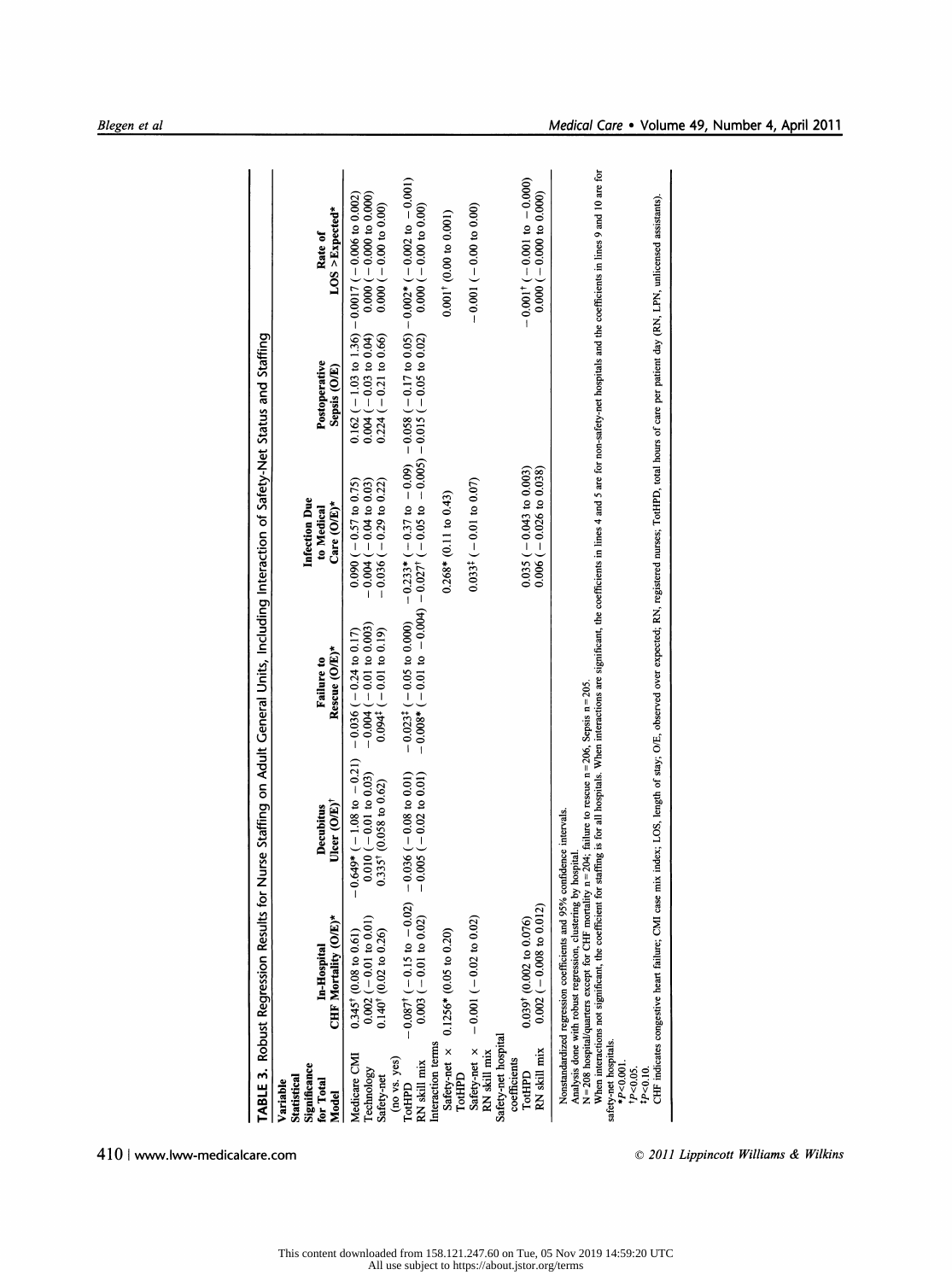|                                                                                 | TABLE 4. Robust Regression Results for Nurse Staffir                                                                                                                                                                                                                                |                                                                                                          | ng on Adult Intensive Care Units, Including Interaction of Safety-Net Status and Staffing                                                                                                                                                                                                                                                                                           |                                                                                       |                                                                                                    |                                                                                    |
|---------------------------------------------------------------------------------|-------------------------------------------------------------------------------------------------------------------------------------------------------------------------------------------------------------------------------------------------------------------------------------|----------------------------------------------------------------------------------------------------------|-------------------------------------------------------------------------------------------------------------------------------------------------------------------------------------------------------------------------------------------------------------------------------------------------------------------------------------------------------------------------------------|---------------------------------------------------------------------------------------|----------------------------------------------------------------------------------------------------|------------------------------------------------------------------------------------|
| Variable Statistical<br>Significance for<br><b>Total Model</b>                  | CHF Mortality (O/E)*<br>In-Hospital                                                                                                                                                                                                                                                 | Ulcer $(O/E)^{\dagger}$<br><b>Decubitus</b>                                                              | Failure to Rescue (O/E)*                                                                                                                                                                                                                                                                                                                                                            | Medical Care (O/E)*<br>Infection Due to                                               | Postoperative<br>Sepsis (O/E) <sup>†</sup>                                                         | LOS > Expected<br>Rate of                                                          |
| Medicare CMI<br>Technology<br>Safety-net                                        | $0.116\frac{1}{1}(-0.01 \text{ to } 0.24)$<br>$0.335*(0.09 to 0.58)$<br>$0.002(-0.01 to 0.01)$                                                                                                                                                                                      | 1.12 to $-0.19$ )<br>$(-0.01 to 0.03)$<br>$0.331^{\dagger}$ (0.04 to 0.62)<br>$-0.655$ * ( $-$<br>0.009( | $-0.062 (-0.27 \text{ to } 0.15)$<br>$-0.007 (-0.02 \text{ to } 0.00)$<br>$0.100^{\dagger}$ (0.01 to 0.19)                                                                                                                                                                                                                                                                          | $0.102 (-0.58 \text{ to } 0.78)$<br>-0.002 (-0.03 to 0.03)<br>$-0.037(-0.35$ to 0.28) | $0.001 (-1.17 to 1.18)$<br>$0.251(-0.21$ to $0.71)$<br>$0.006 (-0.03 to 0.04)$                     | $-0.000(-0.00 to 0.00)$<br>$-0.002 (-0.01$ to $0.00)$<br>$0.000 (-0.00$ to $0.00)$ |
| (no vs. yes)<br>RN skill mix<br>TotHPD                                          | $-0.007(-0.037$ to 0.01)<br>$-0.008(-0.04 to 0.03)$                                                                                                                                                                                                                                 | $0.044$ to $0.00$<br>$0.03$ to $0.01$ )<br>$-0.021$ <sup>‡</sup> (-<br>$-0.011(-$                        | $-0.031(-0.07$ to 0.01)<br>$0.009(-0.01 \text{ to } 0.03)$                                                                                                                                                                                                                                                                                                                          | $-0.134^{\dagger}$ ( $-0.23$ to $-0.03$ )<br>$0.015 (-0.03 to 0.06)$                  | $-0.040*$ ( $-0.07$ to $-0.01$ ) $-0.000$ ( $-0.00$ to $0.00$ )<br>$0.038(-0.08 \text{ to } 0.15)$ | $-0.000(-0.00 to 0.00)$                                                            |
| Interaction terms<br>Safety-net x<br>TotHPD                                     | $0.0240 (-0.02 to 0.07)$                                                                                                                                                                                                                                                            |                                                                                                          | $0.022 (-0.02 to 0.06)$                                                                                                                                                                                                                                                                                                                                                             | $0.148^{\dagger}$ (0.03 to 0.26)                                                      |                                                                                                    |                                                                                    |
| $\begin{array}{ll} \text{Safety-net} \times \\ \text{RN skill mix} \end{array}$ | $0.0241$ <sup>†</sup> (0.00 to 0.05)                                                                                                                                                                                                                                                |                                                                                                          | $-0.020$ <sup>†</sup> ( $-0.04$ to $-0.00$ )                                                                                                                                                                                                                                                                                                                                        | $-0.018(-0.07 t_0.04)$                                                                |                                                                                                    |                                                                                    |
| Safety-net hospital<br>RN skill mix<br>coefficients<br>TotHPD                   | $0.016 (-0.008 \text{ to } 0.041)$<br>$0.017$ <sup>†</sup> (0.006 to 0.028)                                                                                                                                                                                                         |                                                                                                          | $-0.011$ <sup>†</sup> (-0.018 to -0.003)<br>$-0.008(-0.024 to 0.006)$                                                                                                                                                                                                                                                                                                               | $0.015 (-0.042 to 0.071)$<br>$-0.002(-0.038$ to 0.033)                                |                                                                                                    |                                                                                    |
| safety-net hospitals.<br>$*_{P<0.001}$<br>P<0.05<br>$_{P<0.10}$                 | Nonstandardized regression coefficients and 95% confidence interval<br>$N = 208$ hospital/quarters except for CHF mortality $n = 204$ ; failure<br>CHF indicates congestive heart failure; CMI case mix index; LOS,<br>Analysis done with robust regression, clustering by hospital | to rescue $n = 206$ , Sepsis $n = 205$ .<br><u>ທ</u>                                                     | When interactions not significant, the coefficient for staffing is for all hospitals. When interactions are significant, the coefficients in lines 4 and 5 are for non-safety-net hospitals and the coefficients in lines 9 an<br>length of stay; O/E, observed over expected; RN, registered nurses; TotHPD, total hours of care per patient day (RN, LPN, unlicensed assistants). |                                                                                       |                                                                                                    |                                                                                    |
|                                                                                 |                                                                                                                                                                                                                                                                                     |                                                                                                          |                                                                                                                                                                                                                                                                                                                                                                                     |                                                                                       |                                                                                                    |                                                                                    |

© 2011 Lippincott Williams & Wilkins

www.lww-medicalcare.com | 411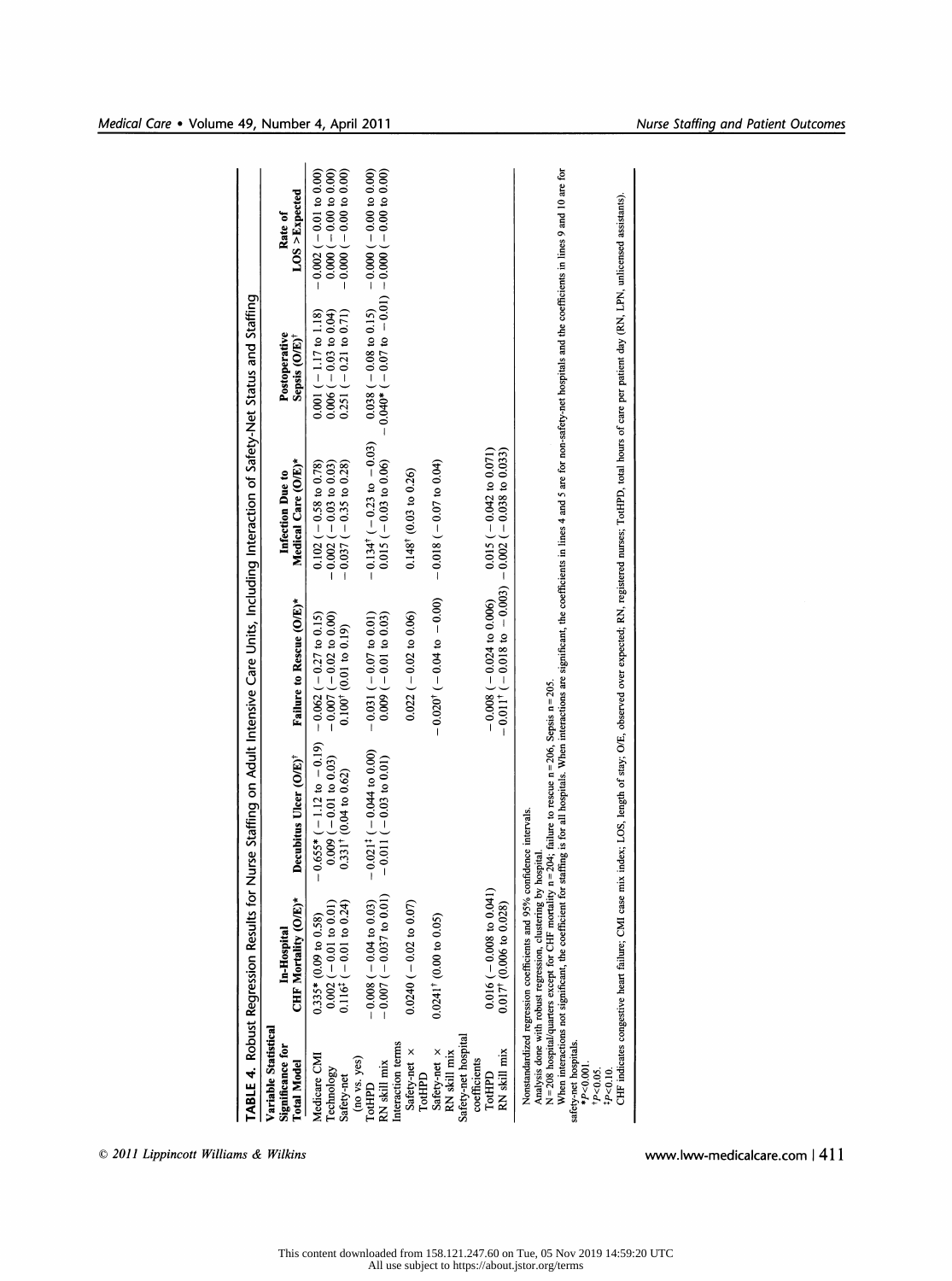experienced lengths of stay greater than expected with higher<br>staffing is a new finding.<br>These results raise questions as to how non-RNs affect

 these outcomes, when the TotHPD shows beneficial effects. Most of the key surveillance and intervention activities for detecting and preventing these complications must be done providing basic care will free the RN to spend more time<br>monitoring for problems and preparing patients for dis-<br>charge. In addition, basic patient care activities will also help prevent some of these complications such as decubitus ulcers.

 Patients in safety-net hospitals have been shown to have worse outcomes, although the definition of safety-net hospital affects this relationship.<sup>28,29,35</sup> Safety-net hospitals in this sample had higher rates of CHF mortality, decubitus nospital affects this relationship.<sup>20,29,35</sup> Safety-net hospitals marily to intravenous and urinary catheters) were reduced<br>in this sample had higher rates of CHF mortality, decubitus when the TotHPD in general adult unit ulcers, and failure to rescue. The average levels of nurse staffing were not very different between safety-net and nonutcers, and rature to rescue. The average tevels or nurse integral in addition, the occurrence or postoperative sepsis<br>staffing were not very different between safety-net and non-<br>safety net begrifted but the relationships staffing were not very different between safety-net and non-<br>safety-net hospitals, but the relationships between nurse This is in keeping with the bulk of previous research showing<br>staffing and outcomes did differ. For exa safety-net hospitals, but the relationships between nurse staffing and outcomes did differ. For example, when nurse staffing was higher, CHF mortality was also higher in safety net hospitals, although the effect coefficients for staffing net hospitals, although the effect coefficients for staffing<br>
otherwise were negative. No previous work compared the than expected was most closely linked to total nursing hours<br>
offects of nurse staffing on potient outcom otherwise were negative. No previous work compared the than expected was most closely linked to total nursing hours<br>effects of nurse staffing on patient outcomes in safety-net in adult general units. Previous work had link effects of nurse staffing on patient outcomes in safety-net<br>hospitals with non-safety-net hospitals. Potential explana-<br>tions include the charactions that potients in sefety net and properties priority for discharge and th hospitals with non-safety-net hospitals. Potential explana-<br>tions include the observations that patients in safety-net cole in preparing patients for discharge and, therefore, this<br>homitals are more likely to be from lower tions include the observations that patients in safety-net role in preparing patients for discharge and, therefore, this<br>hospitals are more likely to be from lower socioeconomic could explain this particular link to length hospitals are more likely to be from lower socioeconomic groups, have poorer general health, and have more comorbid conditions; therefore, they are more likely to have negative outcomes regardless of nurse staffing.<sup>36,37</sup> It is also possible that safety-net hospitals maintain their nurse-staffing levels aspects, such as medical care quality, may also change the apparent effects of nurse staffing on outcomes. Further research is needed to explain these differences.<br>Although there has been controversy about failure to

rescue,  $38,39$  it is still used as an indicator of the quality of hospital care and the quality of nursing care. Ghaferi et al<sup>40</sup> reported that it was the response to complications (or failure reported that it was the response to complications (or failure) in interest of nurse staffing on patient outcomes do differ<br>
reported that it was the response to complications (or failure) effects of nurse staffing on pati reported that it was the response to complications (or failure effects of nurse staring on patient outcomes do different<br>to respond) rather than the actual occurrence of complica-<br>tions that distinguished begained with dif to respond) rather than the actual occurrence of complica-<br>
tions that distinguished hospitals with different surgical about how staffing is decided and maintained in safety-net<br>
mortelity rates. Prayious work has shown th tions that distinguished hospitals with different surgical mortality rates. Previous work has shown that a higher failure to rescue rate was associated with lower nurse staffing.<sup>11,19</sup> This study indicates that it is RN skill mix in both general and ICUs that is most likely to affect failure to rescue. Professional nurses in those units are in a position to detect early signs of complications, alert the rest of the healthcare team, and begin intervening to rescue the patient.

 Decubitus ulcers are considered a primary indicator of the quality of nursing care but, like this study, the results of previous work has been inconsistent.4 Part of the difficulty can be attributed to the very different ways of outcomes from where data about decubitus ulcers are collected-periodic prevalence studies using direct observations, voluntary incidence reports, and discharge data that primarily records only ulcers at an advanced stage. Decubitus ulcers in previously healthy patients tend to occur when these patients

experienced lengths of stay greater than expected with higher are immobilized for surgery or intensive care procedures. g is a new finding.<br>These results raise questions as to how non-RNs affect the total staffing hours in the ICU are most likely to reduce<br>outcomes when the TotHPD shows hangfield offects this rate  $(P<0.10, 10, 10)$  Our study, consistent with another recent study, suggests that this rate  $(P<0.10)^{10}$ 

Most of the key surveillance and intervention activities for<br>detecting and preventing these complications must be done staffing in many studies with varying success.<sup>11,18,19</sup> This<br>hy PNa: having sufficient existence from detecting and preventing these complications must be done<br>by RNs; however, sufficient assistance from LPNs and NA study looked only at mortality from CHF and found that total<br>providing bosis over will free the BN to grand by RNs; however, sufficient assistance from LPNs and NA study looked only at mortality from CHF and found that total<br>providing basic care will free the RN to spend more time<br>manitoring for problems and proposing potients f monitoring for problems and preparing patients for dis-<br>
charge. In addition, basic patient care activities will also help<br>
reported that mortality rates following acute cardiac condi-<br>
reported that mortality rates follow charge. In addition, basic patient care activities will also help reported that mortality rates following acute cardiac condi-<br>prevent some of these complications such as decubitus ions such as cardiac surgery and acute my Overall mortality has been studied in relation to nurse likely to reduce deaths related to heart failure. Previous work have been shown to be related to nurse staffing, particularly staffing in general units. $13,25,41$ 

 Hospital-acquired infections (infections related pri marily to intravenous and urinary catheters) were reduced higher. In addition, the occurrence of postoperative sepsis the strong links between nurse staffing and reductions in hospital-acquired infections.<sup>16,21</sup>

 The proportion of patients with lengths of stay greater than expected.

outcomes regardless of nurse staring.<sup>30</sup>,<sup>30</sup> It is also possible<br>
that safety-net hospitals maintain their nurse-staffing levels<br>
direct inpatient care, excluding paid time off, and adminis-<br>
differently then non eafsty that safety-net hospitals maintain their nurse-starting levels<br>differently than non-safety-net hospitals, perhaps using more<br>contract, nurses, or more eventime, hours. Finally, es apportioned errors all potients in the uni differently than non-safety-net hospitals, perhaps using more<br>contract nurses or more overtime hours. Finally, as apportioned across all patients in the unit including those not<br>Lanksheet at al<sup>6</sup> suggested systematic diff contract nurses or more overtime hours. Finally, as apportioned across all patients in the unit including those not<br>Lankshear et al<sup>6</sup> suggested, systematic differences in other formally admitted, the short stay, and obser Lankshear et al<sup>o</sup> suggested, systematic differences in other<br>aspects, such as medical care quality, may also change the Finally, we separated nursestaffing levels in ICUs from non-<br>connect of the state of purse staffing o This work improved on previous studies of nurse staffing and patient outcomes by including only hours of ICUs and found that these were linked to different outcomes.

ch is needed to explain these differences.<br>Although there has been controversy about failure to staffing in safety-net hospitals in comparison with non-<br> $38.39$  it is still used as an indicator of the quality of septemet b No previous study has examined the effects of nurse safetynet hospitals. Although the findings of this study are limited by the small number of non-safety-net hospitals, the hospitals. More study is needed to explore this further.

 The results of this study are also limited by the small sample of teaching hospitals. Teaching status has been linked to patient outcomes, sometimes with worse and sometimes with better outcomes. $42,43$  The homogeneity of this sample of teaching hospitals allowed better control of potential confounding variables, but does limit the extent to which the results can be applied in nonteaching hospitals.

 To the extent the results apply, administrators should consider increasing total hours per patient day in both general and ICU units to reduce infections. Costs per case of hospital acquired infections and other adverse outcomes are high, ranging between  $$30,000$  and  $$44,300.^{44,45}$  These savings could more than justify the costs of higher nurse staffing. Medicare previously paid for services without regard to quality or outcomes; however, the Centers for

412 1 www.lww-medicalcare.com © 2011 Lippincott Williams & Wilkins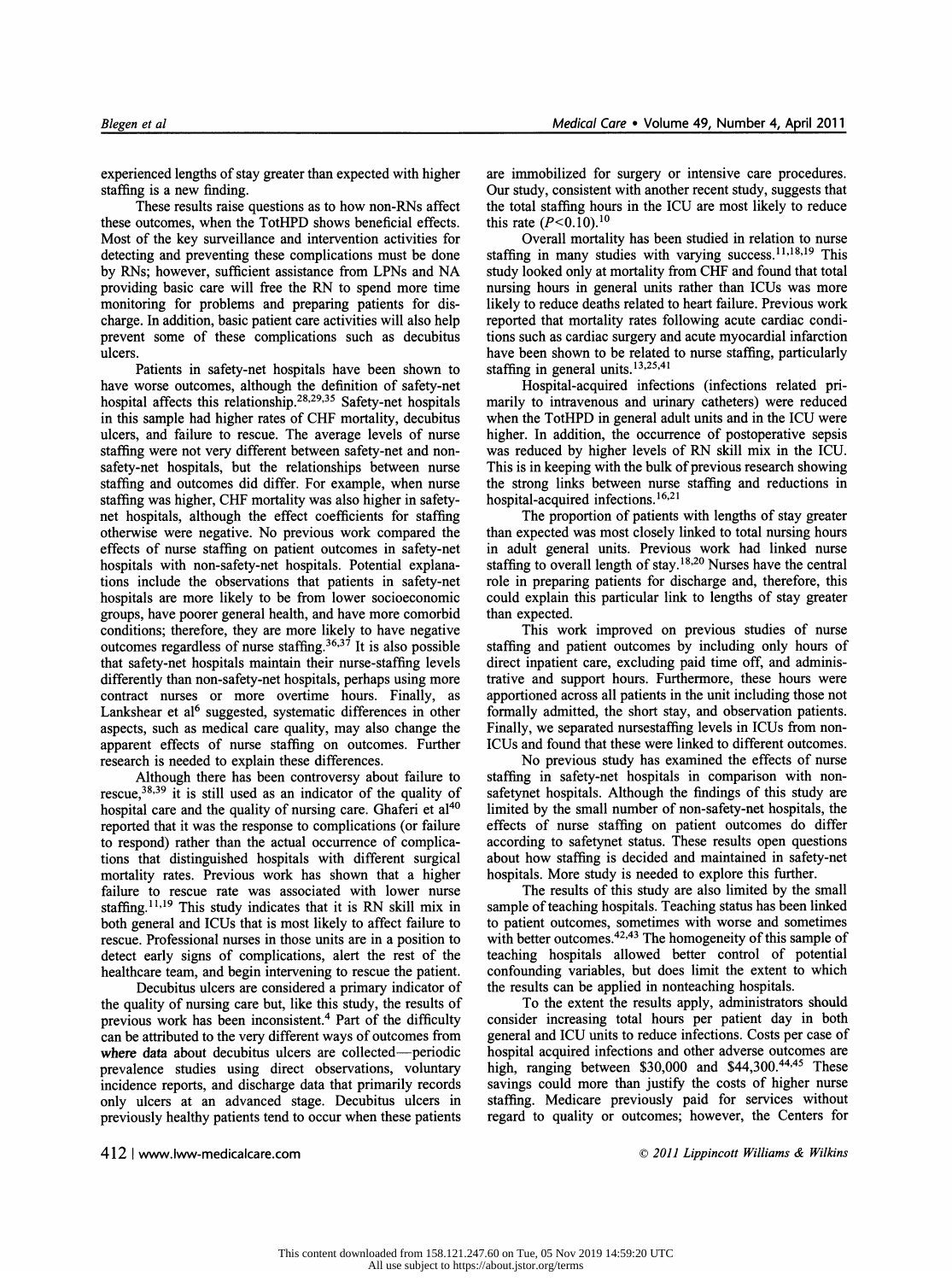Medicare and Medicaid Services is reducing or eliminating payments for care after adverse events including decubitus ulcers, falls, and hospital-acquired infections. To reduce failure to rescue, administrators should consider increasing the RN skill mix in general units. For hospitals with higher than expected length of stay, administrators should consider increasing the total nursing hours per patient day in general increasing the total nursing hours per patient day in general hospital registered nurse staffing and quality of care. Health Serv Res. units. To reduce the potential for hospital acquired infections including sepsis, higher levels of nurse staffing in ICUs are recommended. To reduce some adverse events, increase in the hours of care from all nursing care providers would help; the hours of care from all nursing care providers would help; 19. Aiken LH, Clarke SP, Sloane DM, et al. Hospital nurse staffing and for others, it is important to increase the hours from RNs.

 Hospital administrators and governmental policy makers need clearer and more consistent results on which decisions and recommendations could be based. The uncertainty of achieving real gains in quality of care—and thus cost savings from fewer patient complications during hospitalization-from greater investment in nursing staff could be reduced with rigorously obtained research evidence. This study provides further evidence, using the best available measures, of the benefit of higher staffing levels in hospital acquired infections, postoperative sepsis, failure to rescue, and timely discharge.

#### REFERENCES

- 1. Wunderlich GS, Sloan FA, Davis CK; Institute of Medicine, eds. Nursing Staff in Hospitals and Nursing Homes. Washington, DC: National Academy Press; 1996.
- 2. Biegen MA. Patient safety in hospital acute care units. Ann Rev Nurs Res. 2006;24: 103-125.
- 3. Kane RL, Shamliyan T, Mueller C, et al. Nurse Staffing and the Quality of Patient Care. AHRQ Evidence Report no. 151. Rockville, MD: Agency for Healthcare Quality and Research. 2007.
- 4. Lake ET, Cheung KB. Are patient falls and pressure ulcers sensitive to nurse staffing? West J Nurs Res. 2006;6:654-677.
- 5. Lang TA, Hodge M, Olson V, et al. Nurse-patient ratios: a systematic review on the effects of nurse staffing on patient, nurse employee, and hospital outcomes. J Nurs Adm. 2004;34:326-337.
- 6. Lankshear AJ, Sheldon T, Maynard A. Nurse staffing and healthcare outcomes: a systematic review of the international research evidence. Adv Nurs Sci. 2005;28: 163-174.
- 7. Needleman J, Kurtzman ET, Kizer KW. Performance measurement of nursing care. Med Care Res Rev. 2007;64:10S-43S.
- 8. Numata Y, Schulzer M, vanderWal R, et al. Nurse staffing levels and hospital mortality in critical care settings: literature review and meta analysis. J Adv Nurs. 2006;55:435-448.
- 9. Mark BA, Harless DW. Nurse staffing and post-surgical complications using the present on admission indicator. Res Nurs Health.<br>2010:33:35-47. 2010;33:35-47.
- 10. Stone PW, Mooney-Kane C, Larson EL, et al. Nurse working conditions and patient safety outcomes. Med Care. 2007;45:571-578.
- 11. Friese CR, Lake ET, Aiken LH, et al. Hospital nurse practice environments and outcomes for surgical oncology patients. Health Serv Res. 2008;43:l 145-1 163.
- 12. Sales A, Sharp N, Li Y, et al. The association between nursing factors and patient mortality in the Veterans Health Administration. Med Care. 2008;46:938-945.
- 13. Sochalski J, Konetzka RT, Zhu J, et al. Will mandated minimum nurse staffing ratios lead to better patient outcomes. Med Care. 2008; 46:606-613.
- 14. Harless DW, Mark BA. Nurse staffing and quality of care with direct measurement of inpatient staffing. Med Care. 2010;48:659-663.

© 2011 Lippincott Williams & Wilkins w/vw.lvwv-medicalcare.com I 413

- 15. Spetz J, Donaldson N, Aydin C, et al. How many nurses per patient? Measurement of nurse staffing in health services research. Health Serv Res. 2008;43: 1674-1692.
- 16. Stone PW, Pogorzelska M, Kunches L, et al. Hospital staffing and healthcare associated infections: a systematic review of the literature. Clin Infect Dis. 2008;47:937-944.
- 17. Mark BA, Harless DW, McCue M, et al. A longitudinal examination of 2004;39:279-300.
- 18. Needleman J, Buerhaus P, Mattke S, et al. Nurse-staffing levels and thequality of care in hospitals. N Engl J Med. 2002;346: 1715-1722.
- patient mortality, nurse burnout, and job dissatisfaction. JAMA. 2002; 288:1987-1993.
- 20. Pronovost PJ, Dimick JB, Swoboda SM, et al. Effect of nurse-to-patient ratio in the intensive care unit on pulmonary complications and resource use after hepatectomy. Am J Crit Care. 2001;40:376-382.
- 21. Hugonnet S, Chevrolet J, Pittet D. The effect of workload on infection risk in critically ill patients. Crit Care Med. 2007;35:76-81.
- 22. Burnes Bolton L, Aydin CE, Donaldson N, et al. Mandated nurse staffing ratios in California: a comparison of staffing and nursing sensitive outcomes pre- and post-regulation. Policy Polit Nurs Pract. 2008;4:238-250.
- 23. Biegen MA, Goode CJ, Reed L. Nurse staffing and patient outcomes. Nurs Res. 1998;47:43-50.
- 24. Biegen MA, Vaughn T. A multisite study of nurse staffing and patient occurrences. Nurs Econ. 1998; 16: 196-203.
- 25. Van den Heede K, Lesaffre E, Diya L, et al. The relationship between inpatient cardiac surgery mortality and nurse numbers and education level: analysis of administrative data. Int J Nurs Stud. 2009; 46:796-803.
- 26. National Quality Forum. National Voluntary Consensus Standards Fornursing-sensitive Performance Measures: an Initial Performance Measure set. Washington, DC: National Quality Forum; 2004.
- 27. Agency for Healthcare Research and Quality. AHRQ Quality Indicators. 2010. Available at: http://www.qualityindicators.ahrq.gov/.
- 28. Werner RM, Goldman LE, Dudley RA. Comparison of change in quality of care between safety-net and non-safety-net hospitals. JAMA. 2008;299:2 180-2 187.
- 29. Popescu I, Werner R, Vaughan-Sarrazin MS, et al. Characteristics and outcomes of America's lowest-performing hospitals. Circ Cardiovasc Qual Outcomes. 2009;2:22 1-227.
- 30. Spetz J. The effects of managed care and prospective payment on the demand for hospital nurses: evidence from California. Health Serv Res. 1999;34(5 pt l):993-1010.
- 31. Romano PS, Mull HJ, Rivard PE, et al. Validity of selected AHRQpatient safety indicators based on VA national surgical quality improvement program data. Health Serv Res. 2009;44: 182-204.
- 32. Vittinghoff EV, Glidden SC, Shiboski SC, et al. Regression Methods in Biostatistics. New York, NY: Springer; 2005.
- 33. Biegen MA, Vaughn T, Vojir C. Nurse staffing levels: impact of organizational characteristics and nurse supply. Health Serv Res. 2008;43:154-173.
- 34. Thornlow DK, Stukenborg GJ. The association between hospital characteristics and rates of preventable complications and adverse events. Med Care. 2006;44:265-269.
- 35. McHugh M, Kang R, Hasnain-Wynia R. Understanding the safety-net: inpatient quality of care varies based on how one defines safety-net hospitals. Med Care Res Rev. 2009;66:590-605.
- 36. Silber JH, Rosenbaum PR, Romano PS, et al. Hospital teaching intensity, patient race, and surgical outcomes. Arch Surg. 2009; 144: 113-120.
- 37. Wang CJ, Conroy KN, Zuckerman B. Payment reform for safety-net institutions—improving quality and outcomes. N Engl J Med. 2009; 361:1821-1823.
- 38. Horwitz LE, Cuny JF, Cerese J, et al. Failure to rescue: valida tion of analgorithm using administrative data. Med Care. 2007;45: 283-287.